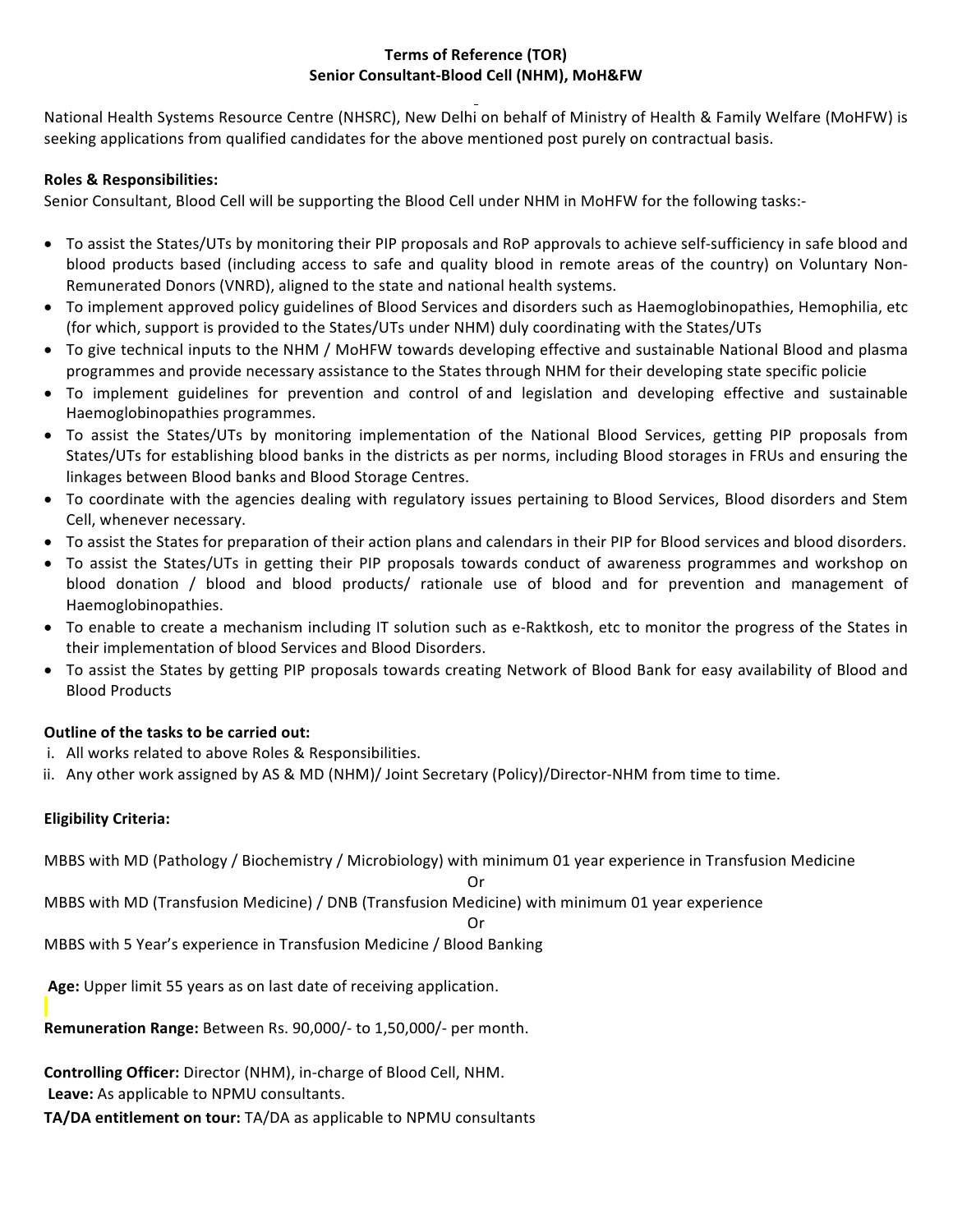# **Standard Conduct:**

- i. Sr. Consultant shall at all times maintain a fully professional approach in all dealing and behavior with MoHFW and behave in a courteous manner and not indulge in any form of unethical and immoral practice.
- ii. Sr. Consultant shall not engage in any activity that is incompatible and as applicable to similar consultants engaged in the ministry.
- iii. Sr. Consultant also ensures that she will not indulge in any activity which is considered undesirable or detrimental to the interest of MoHFW. If she is found to have indulged in such activity, her services will be terminated with MoHFW with immediate effect.
- iv. Sr. Consultant also undertake that during the period of engagement, he/she will not absent or discontinue provision of service without obtaining specific written approval from the reporting officer in MoHFW.
- v. During the term of engagement, Sr. Consultant shall not engage in any personal, business or professional activity without obtaining approval of the Competent authority of MoHFW.

How to apply: Candidates are requested to fill the online application correctly which is available on the NHSRC website (http://nhsrcindia.org). Applications will be accepted in the prescribed online application format only. The last date for receiving applications is **15-Feb-2022.**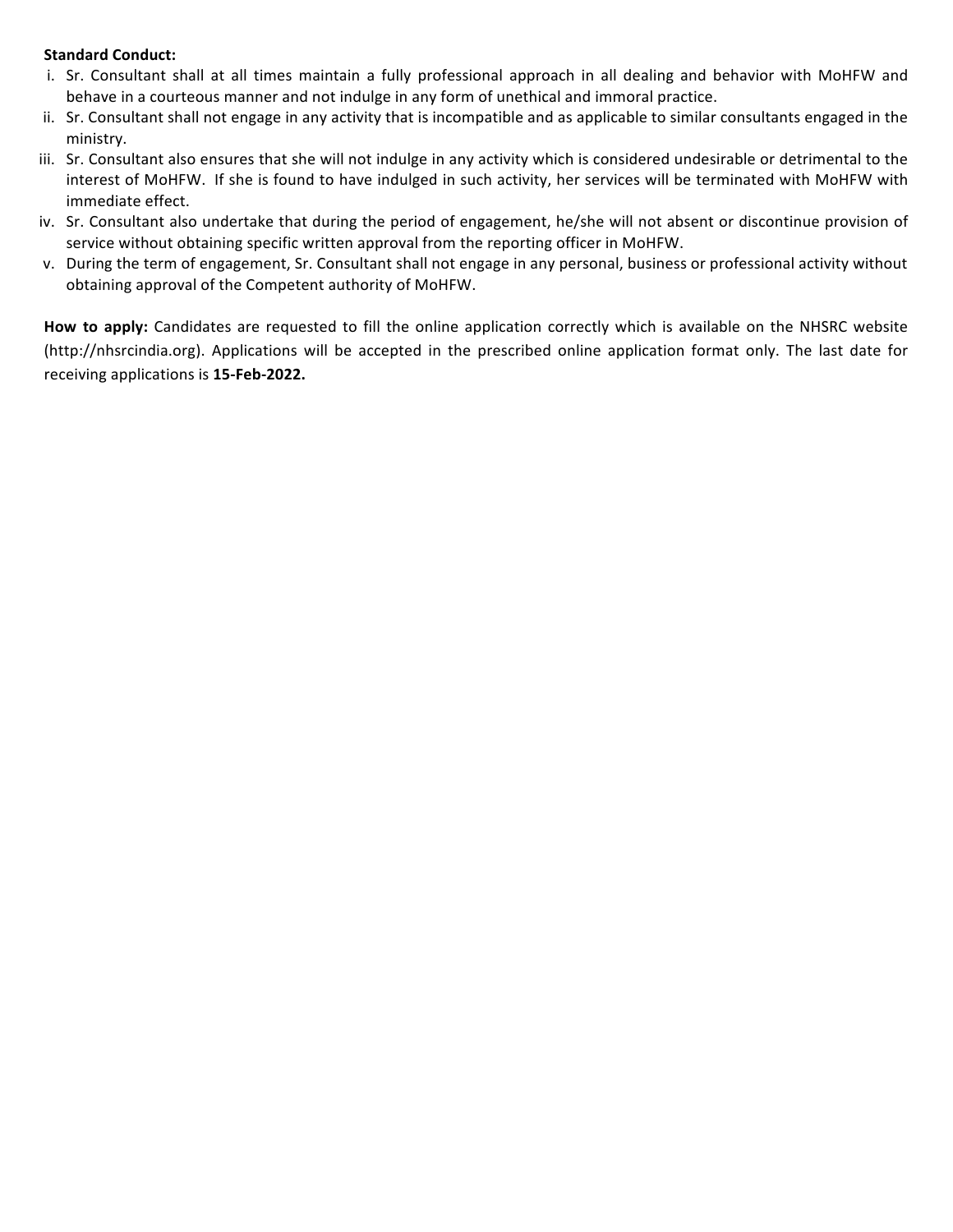#### संदर्भ शर्तें

#### सीनियर कनसल्टेंट - ब्लड सेल (एनएचएम), स्वास्थ्य एवं परिवार कल्याण मंत्रालय

राष्ट्रीय स्वास्थ्य प्रणाली संसाधन केंद्र (एन.एच.एस.आर.सी.), नई दिल्ली स्वास्थ्य एवं परिवार कल्याण मंत्रालय की तरफ से उपर्युक्त उल्लेखित पद के लिए विशद्ध रूप से अनबंध आधार पर योग्य एवं शिक्षित उम्मीदवारों से आवेदन आमंत्रित करता है।

## भमिकाएं और जिम्मेदारियां :

सीनियर कनसल्टेंट, ब्लड सेल निम्नलिखित कार्यों के लिए स्वास्थ्य एवं परिवार कल्याण मंत्रालय में एन.एच.एम. के अंतर्गत ब्लड सेल का समर्थन करेगा

- पी.आई.पी. प्रस्तावों की निगरानी के माध्यम से राज्यों / केंद्र शासित प्रदेशों की सहायता करना तथा राज्यों और राष्ट्रीय स्वास्थ्य प्रणालियों के .<br>अनरूप ऐच्छिक गैर–परिलब्धियुक्त डॉनर्स (वी.एन.आर.डी.) पर अधारित सुरक्षित रक्त और रक्त उत्पादों (देश के दूरदराज क्षेत्रों में सुरक्षित और गुणवत्तापूर्ण रक्ततक पहुंच सहित) में आत्मनिर्भरता हासिल करने के आर.ओ.पी. अनुमोदन।
- राज्यों / केंद्र शासित प्रदेशों के साथ विधिवत समन्वय से रक्त सेवाओं और हेमोग्लोबिनोपैथीज, हेमोफिलिया इत्यादि जैसे विकारों (जिनके लिए एन. एच.एम. के तहत राज्यों / केंद्र शासित प्रदेशों को समर्थन उपलब्ध कराया जाता है) के स्वीकृत नीति दिशानिर्देशों को लागू करना।
- प्रभावी एवं टिकाऊ राष्ट्रीय रक्त एवं प्लाज्मा कार्यक्रम विकसित करने की दिशा में एन.एच.एम. / स्वास्थ्य एवं परिवार कल्याण मंत्रालय को तकनीकी सुझाव देना तथा राज्य विशिष्ट नीतियों विकसित करने के लिए एन.एच.एम. के जरिए राज्यों को आवश्यक सहायता उपलब्ध कराना।
- हेमोग्लोबिनोपैथीज से बचाव और नियंत्रण के लिए दिशानिर्देश लागू करना और कानून तथा प्रभावी एवं टिकाऊ हेमोग्लोबिनोपैथीज कार्यक्रम विकसित करना।
- राष्ट्रीय रक्त सेवाओं के कार्यान्वयन की निगरानी, एफ.आर.यू.एस. में रक्त भंडारों सहित नियमों के अनुसार जिलों में रूधिर बैंक स्थापित करने के लिए राज्यों / केंद्र शासित प्रदेशों से पी.आई.पी. प्रस्ताव प्राप्त करने और रूधिर बैंकों एवं रक्त भंडार केंद्रों के बीच संपर्क सुनिश्चित करने के जरिए राज्यों / केंद्र शासित प्रदेशों की सहायता करना।
- जहां कहीं आवश्यक हो रक्त सेवाओं, रक्त विकारों और स्टेम सेल संबंधी विनियामक मुद्दों से निपटने वाली एजेंसियों के साथ समन्वय करना।
- रक्त सेवाओं और रक्त विकारों के लिए अपनी पी.आई.पी. में कार्य योजनाएं एवं कैलेंडर तैयार करने में राज्यों की सहायता करना।
- रक्त दान/रक्त एवं रक्त उत्पादों/रक्त के औचित्यपूर्ण उपयोग और हेमोग्लोबिनोपैथीज से बचाव और प्रबंधन के लिए जागरूकता कार्यक्रम एवं कार्यशाला संचालित करने के लिए पी.आई.पी. प्रस्ताव प्राप्त करने में राज्यों / केंद्र शासित प्रदेशों की सहायता करना।
- रक्त सेवाओं के कार्यान्वयन और रक्त विकारों से निपटने में राज्यों की प्रगति की निगरानी के लिए ई—रक्तकोश इत्यादि जैसे आई.टी. समाधान सहित व्यवस्था सृजित करने में सक्षम होना।
- रक्त और रक्त उत्पादों की आसानी से उपलब्धता के लिए रक्त बैंक का नेटवर्क बनाने की दिशा में पी.आई.पी. प्रस्ताव प्राप्त करने के जरिए राज्यों की सहायता करना।

## किए जाने वाले कार्यों की रूपरेखा :

i. उपर्युक्त भूमिकाओं और जिम्मेदारियों से संबंधित सभी कार्य

ii. ए.एस. और एम.डी. (एन.एच.एम.) / संयुक्त सचिव (नीति) / निदेशक – एन.एच.एम.) द्वारा समय–समय पर सौंपे गए अन्य कार्य।

### योग्यता मानदंड :

एम.बी.बी.एस. + एम.डी. (पैथोलॉजी / **बायोकेमिस्ट्री** / माइक्रोबायोलजी ) के साथ ट्रांसफयूजन मेडिसिन में न्यूनतम 01 वर्ष का अनुभव

या

एम.बी.बी.एस. + एम.डी. (ट्रांसफयूजन मेडिसिन) / डी.एन.वी. (ट्रांसफयूजन मेडिसिन) के साथ न्यूनतम 01 वर्ष का अनुभव

या

एम.बी.बी.एस. + ट्रांसफयूजन मेडिसिन / **ब्लड बैंकिंग** में न्यूनतम 05 वर्ष का अनुभव

आयु : अधिकतम आयु सीमा 55 वर्ष आवेदन प्राप्त होने की तिथि को

परिलब्धियों की सीमा: रु. 90,000 / – से 1,50,000 / – के बीच प्रति माह

नियंत्रण अधिकारी : ब्लड सेल प्रभारी, एन.एच.एम.

अवकाश : एन.पी.एम.यू. कनसल्टेंट्स के लिए लागू अनुसार

यात्रा पर टी.ए. / डी.ए. का अधिकार : एन.पी.एम.यू. कनसल्टेंट्स के लिए लागू टी.ए. / डी.ए.